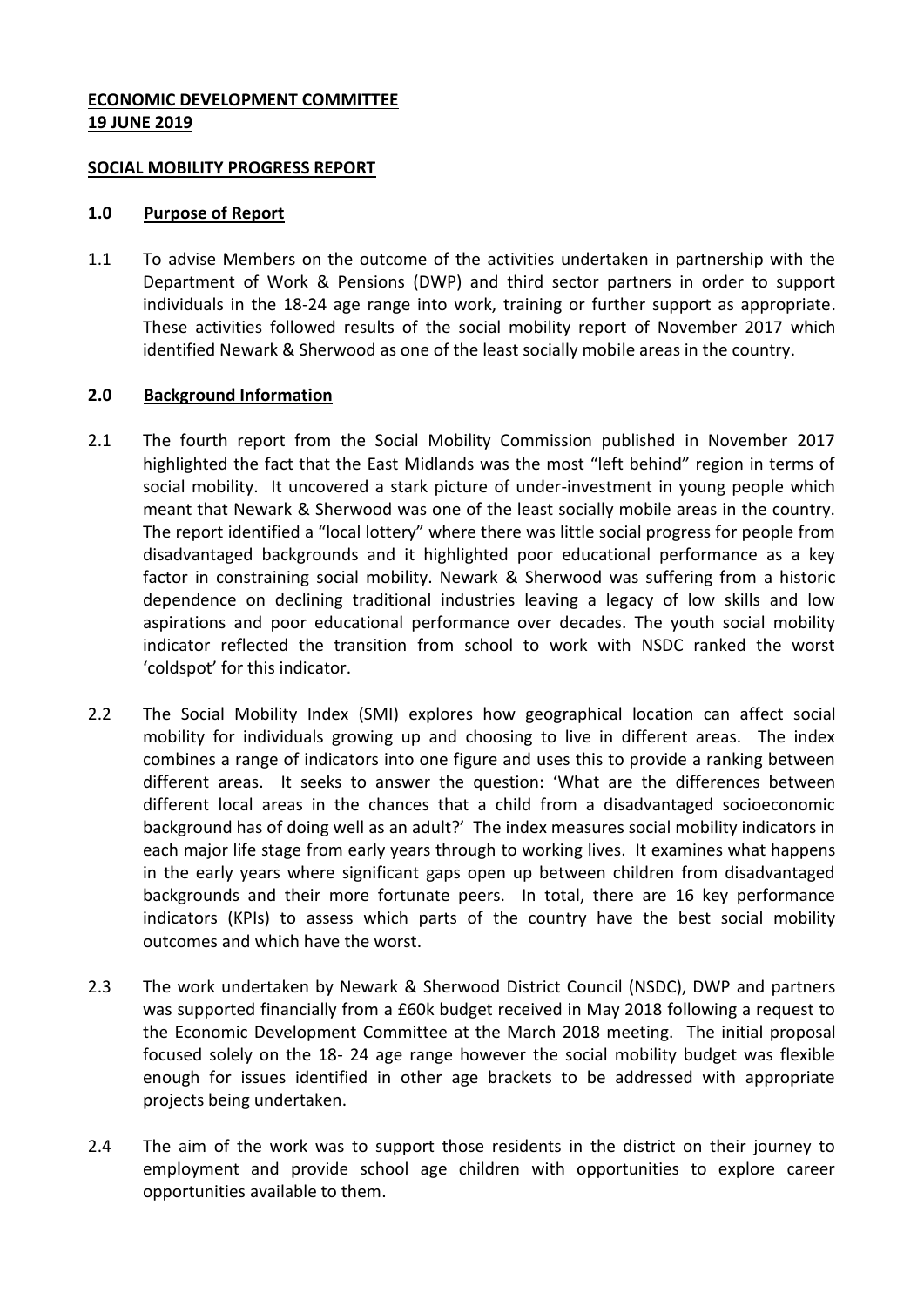## **3.0 Proposals**

3.1 A number of actions took place from May 2018 to begin to address and support projects for those currently in the local primary and secondary schools and in the 18 to 24 age group. This has involved working with partners in both the public and private sector, including the DWP and Employment Agencies, training providers and charity organisations.

## **Support for 18-24 age group registered as unemployed**

3.2 An intensive support package for the 18-24 age group registered as unemployed within Newark and Sherwood would take time to deliver significant results. All those who were currently looking for work received a one to one interview with a Recruitment Agency who works with large employers in the area and has staff vacancies. This secured employment for 10 of the people identified in this group within Sherwood. From the 76 young people identified in Newark at the outset of the programme, 10.53% who attended the one to one interviews were able to secure employment through the Agency directly. 18.42% went on to do other training, receiving alternative support from their work coaches within the DWP. 15.79% migrated to Universal Credit and undertook training through the Youth Obligation training programme. The remaining 42 (55.26%) have all found employment by working with their coaches and alternate training providers. All the young people presented significant challenges and had been attending the Job Centre for some time. Mandy Aspland the Newark Job Centre Leader quoted the following " *Each outcome was a massive achievement for the individual and the work that had been done with them and it was through the initiative shown by Newark and Sherwood District Council that has made a major difference for the people within our area."*

# **Trackwork Rail Engineering Training**

3.3 Trackwork engineering is a Network Rail accredited course delivered across the UK. The training programme ran 3 courses primarily for 18-24 year old unemployed within Newark. The first course ran at the Doncaster site due to a delay in the site at Newark becoming available. Transport was provided by Newark and Sherwood enabling the first group of 12 to start their course in June 2018. Of the original 12, 50% of these candidates went on to secure full time employment. The 7 week long courses continued to run from July 2018 to the end of November. 15 individuals were referred to the  $2<sup>nd</sup>$  course, 80% attended and 73.33% completed this fully and went into employment within the rail industry. Of the 12 referred to the 3<sup>rd</sup> course 25% withdrew for health reasons, the other 75% were successful in gaining employment. The DWP reported that they had received messages and feedback from the trainers commenting on those who had undertaken the training. One of the comments received stated "*they were the best blue hats (trainees) we have ever had"*  Status –Complete

# **Cognitive Behaviour Training**

3.4 Funding was provided to pay for a trainer from the Direct Help and Advice Team (DHA) and the venue where the course would be delivered. This was part of the intensive work highlighted by the DWP work coaches for those 18-24 unemployed young people with whom they were working. Of the 20 referrals in total across the 2 training sessions which ran in July 2018 and March 2019 all but 3 completed. Feedback from the attendees was very positive stating "*They felt that it was different from any other training they had*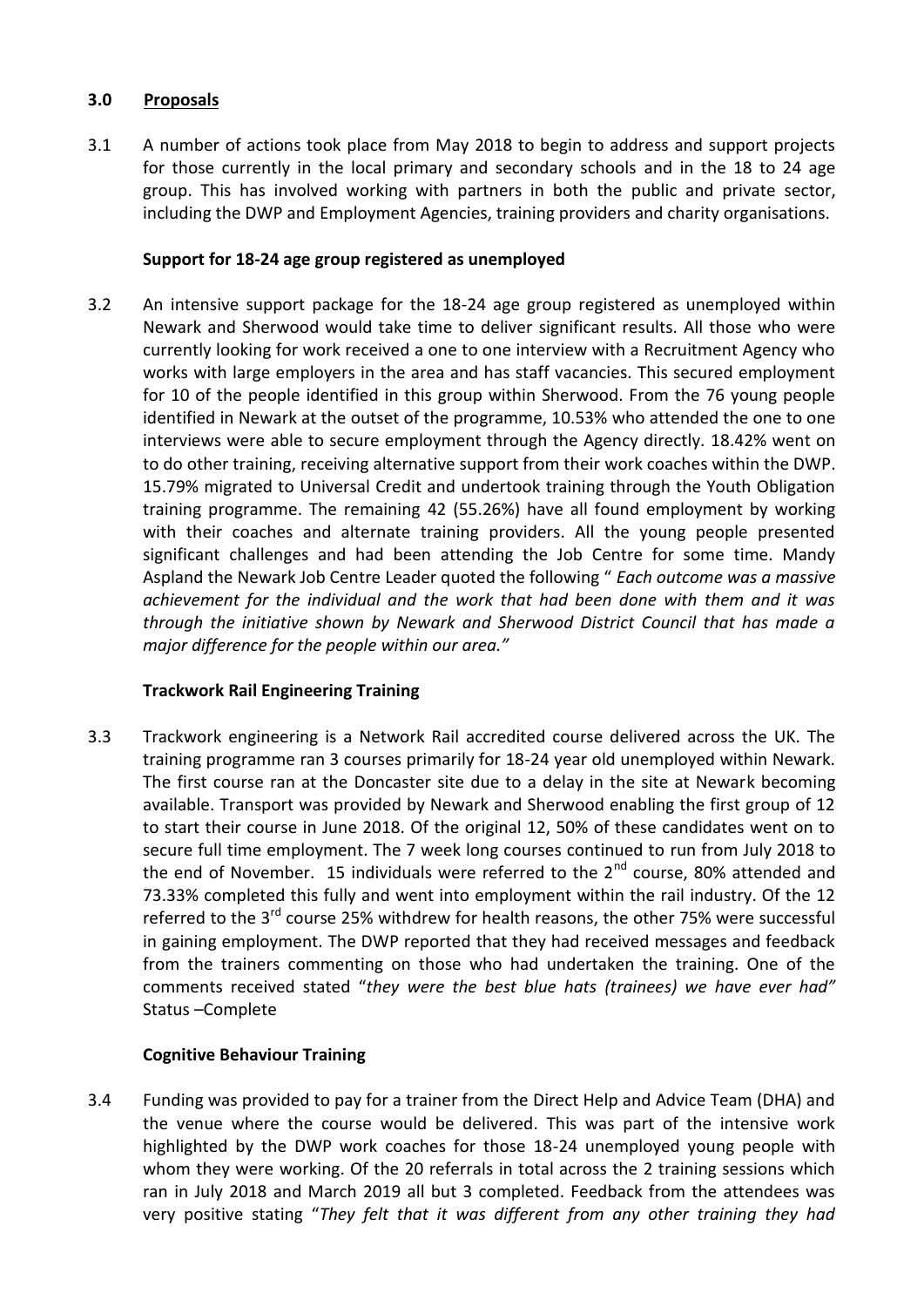*attended, made a difference and was very helpful*." The trainer's feedback to the DWP included that she was able "*to address certain barriers around confidence and saw them develop throughout the course*". Status – Complete

## **Life Skills Education Charity programme for primary schools in Newark**

3.5 Newark & Sherwood District Council aimed to partner with relevant agencies in order to facilitate upskilling 16-24 year old residents as skill levels are lower and unemployment higher for people in this age range in the district. Careers and employability needs to be introduced earlier in the curriculum in order to raise the children's aspirations to attain a higher skills level. The Life Skills Education Charity delivered the (Drugs Abuse Resistance Education) DARE programme to years 5 and 6 within primary schools in Newark. Dedicated DARE officers were funded through the social mobility budget in order to deliver a consistent message around decision making, communication skills, risk assessment and consequences of their behaviour. The schools who accepted the funded DARE sessions were able to access a one hour "Introduction to the World of Work" delivered by 2 members for the economic growth team at times and dates compatible to the school timetable. A total of 309 year 5 and 6 pupils from 6 primary schools have participated in the interactive "world of work" sessions which have proved popular with the children and staff alike. Status - Complete

## **Funding for The Dukeries Careers Lead course**

3.6 The Government's new careers strategy published in December 2017 places the Gatsby benchmark at the heart of the careers provision in schools and colleges; formalising the expectation that all schools and colleges should have a named Careers Lead in place by September 2018. The Careers Lead would offer a stable careers programme, addressing the needs of each student including personal guidance, not only linking the curriculum to careers but managing encounters with further and higher education. The Dukeries Academy in Ollerton employed a named Careers Lead with a Level 5 qualification. In order to continue to employ this individual who had not only built good relationships with the students but had the knowledge and expertise to deliver the required support a QCF LEVEL 6 Diploma in Career Guidance and Development was needed. This is highest level vocational qualification within Careers and Advice Sector that provides valuable opportunities for individuals to develop their skills and knowledge in the workplace to reach a professional standing within their field. The cost of financing this for the school was proving prohibitive and the likelihood of losing this individual was a possibility. Funding therefore from the social mobility budget was allocated in order to pay for the course which enabled the school to continue to employ the careers lead and not lose a valuable asset. Michelle Hackett, the Senior Careers Lead quoted the following "*I feel the support from Newark and Sherwood District Council is best practice, the funding received has made the biggest difference to the students"* Status - Complete

#### **Newark and Nottinghamshire Agricultural Society (NNAS) Schools Project**

3.7 The NNAS schools project funded by the social mobility budget was set up to enable the Education Project already in place to provide much bigger and better practical farming challenges and experiences to the students attending the schools within the district. The project offered opportunities and experiences outside of the classroom for the young people, especially those from disadvantaged backgrounds. The funds made a significant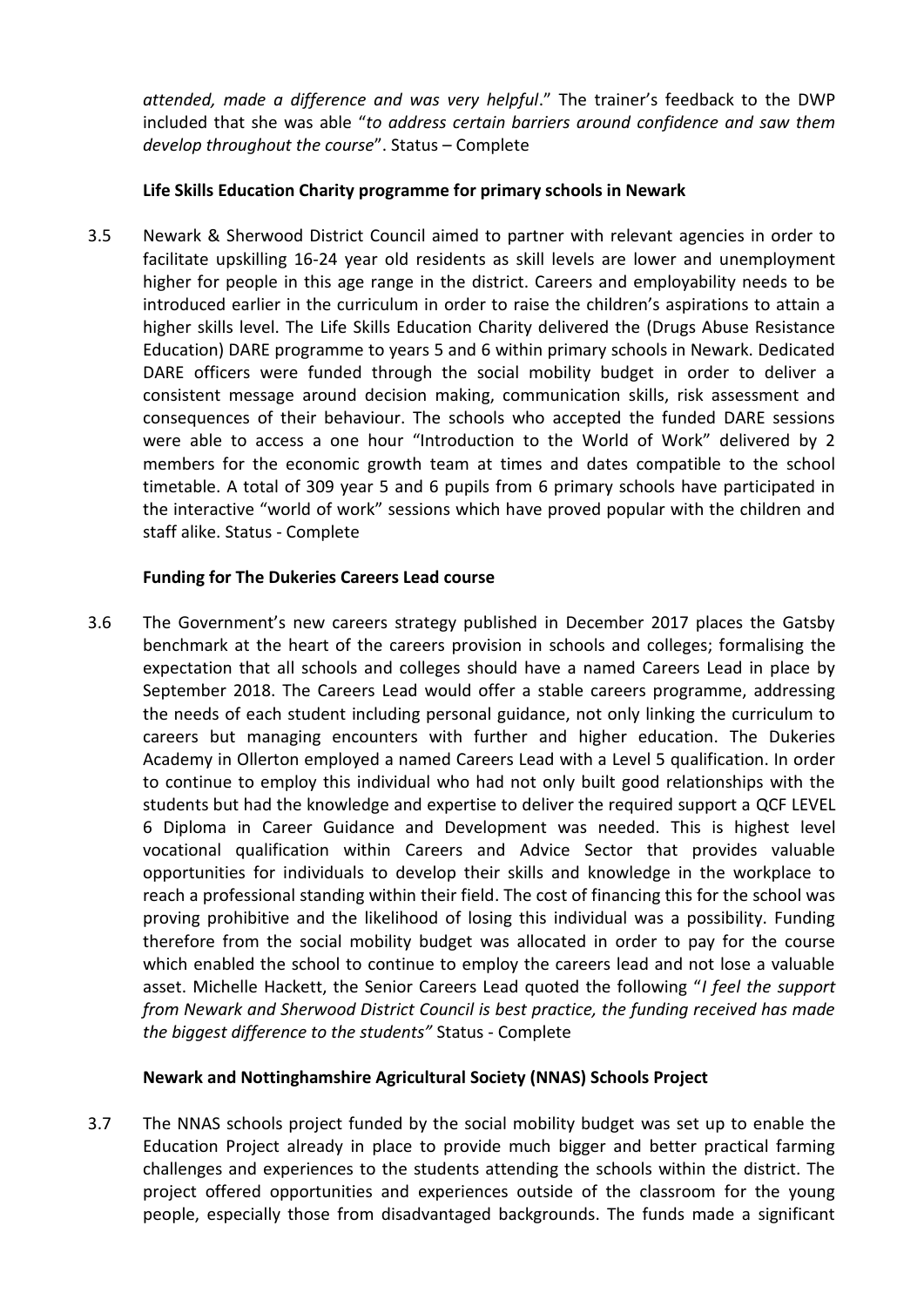difference to the variety and the amount of sessions delivered over the academic year 2018 -2019. The career in farming presentation was delivered to Newark Academy, Magnus Academy, Dukeries Academy and Toot Hill, Bingham. Newark Academy participated in the Schools Harvest Scarecrow competition at the Vintage Tractor and Heritage Show in November 2018; Toot Hill School were able to visit Grange Farm in Hawton and Riverlands Farm with transport funded by NSDC in June 2019. The Careers in Farming presentation has been provided to the schools who have engaged with the project for future use. Status-Ongoing as part of the High Level Work Plan Objective 1: Schools and Businesses

## **NNAS and DWP**

3.8 Two farming presentations were held in January and February 2019 to 7, 18-24 unemployed young people. 5 of these expressed an interest in finding out more with a view to future work experience within farming. The presentations would continue to be delivered on a fortnightly basis until the end of July 2019. The interest shown in the early stages is proving very encouraging not only for the farming community but offering varied employment opportunities for the young people. Status- Complete

## **Sherwood Forest Trust Environmental Youth Project**

3.9 The project aimed to develop a woodland/environmental management project within NSDC targeting specifically the 18-24 age groups. The objectives were to create opportunities for young people to undertake activities enabling them to improve their knowledge, experience and skills within the environmental and land based sector. The nationally accredited training certificate in Practical Conservation skills would undertake work, in association with the Forestry Commission and other local organisations, primarily on Ollerton Pit Woods/Little Ollerton, surrounding the energy village. Practical woodland management work associated with these sites would be major part of the course. Participants would have the opportunity to learn about navigation/map reading whilst exploring the beautiful greenspaces in the area. A number of challenges meant the project began in earnest on 6 March 2019. The programme will run for 3 days per week for 6 weeks @ 6 hours per day per participant with an induction element for each trainee before committing to the training programme. 3 young people have been referred to the project as a result of attending the Ollerton Outreach Service and the collaborative work in place between the DWP in attendance and the Building Better Opportunities project. Status - Complete

# **Wheels to Work – Rural Community Action Nottinghamshire (RCAN) scheme**

3.10 The scheme supports jobseekers to overcome transport barriers in order to gain and maintain employment and or training by offering affordable moped loan and ongoing support to the client as needed. The fund NSDC committed towards the RCAN Wheels to Work scheme concentrated on the extension of the project's coverage in the Newark and Sherwood area for young people aged 18-24. Matching the funding from the social mobility budget against existing funding would allow for at least 2 mopeds be committed to allow for 2 to 4 participants to access a subsidised moped loan, enabling access to work or training. The primary focus was to support clients farthest away from the labour market specifically due to location. A number of approaches were made towards the end of December, including a couple of referrals from BBO (Building Better Opportunities). The charity has since been successful in winning a lottery bid enabling the service to continue the provision. The match funding received from NSDC plugged the gap in the meantime with positive outcomes. Status - Complete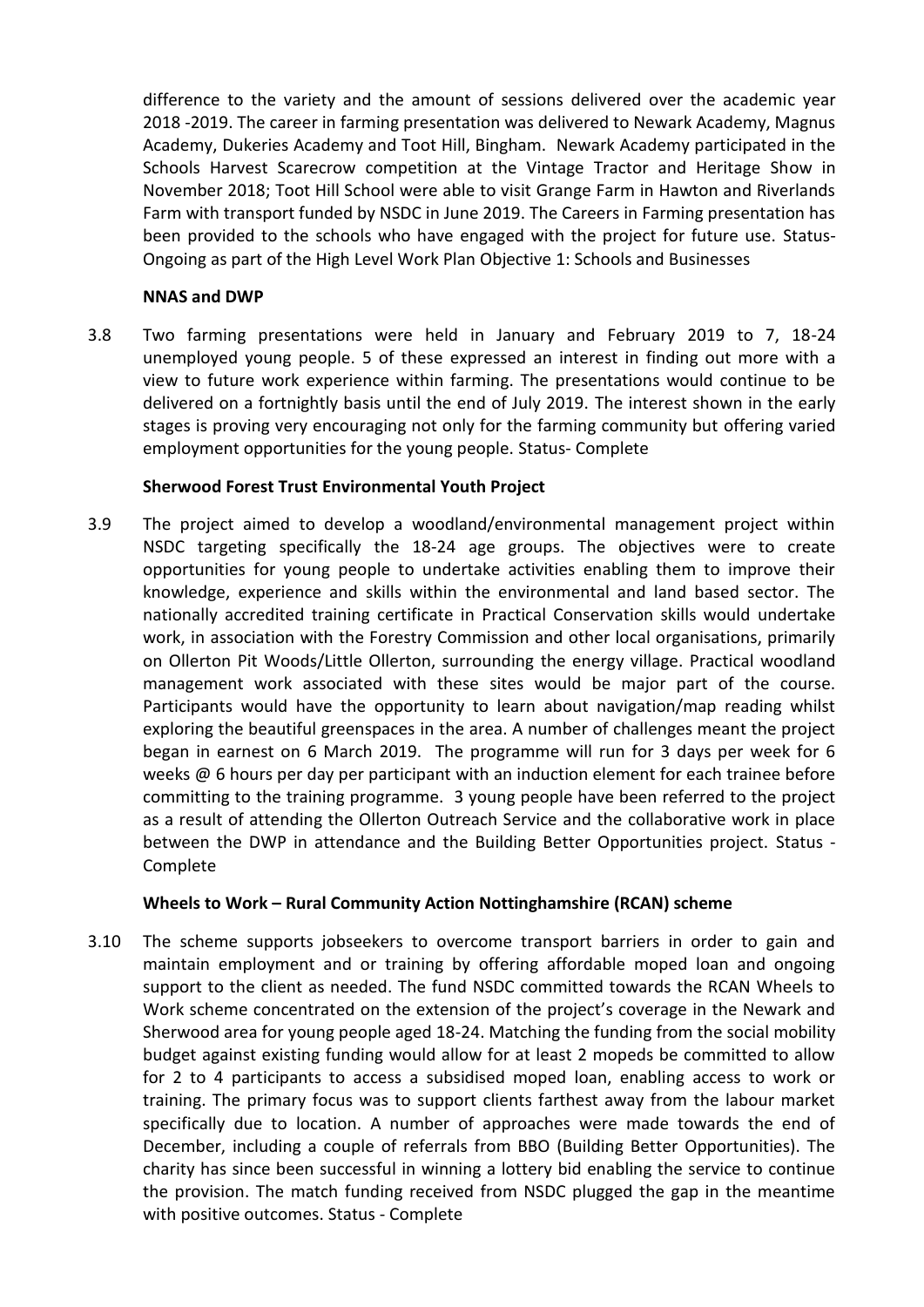## **Fork Lift Truck (FLT) training**

3.11 NSDC has made a contribution to assist with the cost of FLT training/upskilling for staff from businesses within the Newark and Sherwood district. Staff from Ambitions Personnel had the capacity to contact and meet with 7 new businesses and work with 5 already known to the economic growth team. As a result a total of 42 individuals attended refresher courses in FLT and 29 individuals attended as new employees, undertaking apprenticeships or were upskilled within the business. Carol Beacham from Caledonian Modular was delighted with the assistance quoting the following: "*The fork lift truck training funding assisted us greatly, we were able to get three employees fully trained which in turn assisted us with our production and stores development plans and our overall growth plans. We are implemented new systems within stores and on the shop floor which required additional fork lift support being required"* Martin Keil, the depot manager from Agrovista Newark showed his appreciation with the following " *I would like to thank Newark and Sherwood District Council for funding staff to have the Counterbalance Fork Lift Truck training. The training allows a member of staff to unload his lorry on his own when he returns from farm deliveries saving valuable time. In the morning he will be able to load his lorry himself and assist using the Fork Lift with loading other drivers that are not certificated"* Iain Mackay – Partic Motor Spares *quoted ""We must say that Ambitions personnel and Newark & Sherwood DC provided a first class response and service, regarding our Forklift training at Brunel Drive. We are extremely grateful for Social mobility funding and how it helps us keep up to date with our Health and Safety directive."* Status - Complete

### **Developing Employability Skills - project with Deere Apprenticeships- Newark Academy**

- 3.12 The Developing Employability Skills project funded by NSDC (Social Mobility Budget) was set up to provide the Year 10 students at Newark Academy the opportunity to understand what skills their future employers would require. Their education and experience may make them eligible to apply for a job, but to be successful in most roles; they will need skills that they are likely to develop over time. Some will be specific to the job, but the vast majority will be so-called 'soft skills' that can be used in any job or employment sectors. These soft skills are 'employability skills': they are what makes the young people employable. The sessions will run over a 2 week period in July for their Year 10 students, with a total of 20 students in 2 groups of 10 attending. Staff at Newark Academy and Deere Apprenticeships worked together to determine the most appropriate units and method of delivery. Each student will undertake 3 units. The first is a self-assessment unit to be used as a tool by each student to determine their strengths and areas where they may need to improve. Applying for a job and Preparation for an Interview will follow. Equipping the students now with employability skills will prepare them to make the transition from education to work, exploring all aspects of the selection and recruitment process. Enabling them to have the tools necessary to enter the world of work or move onto higher education, whichever is appropriate to them and not become one of the unemployed of the future. Status - Complete
- 3.13 Work continues with local employers to encourage the take up of Apprenticeships and discuss opportunities for entry level employment as well as higher level roles.